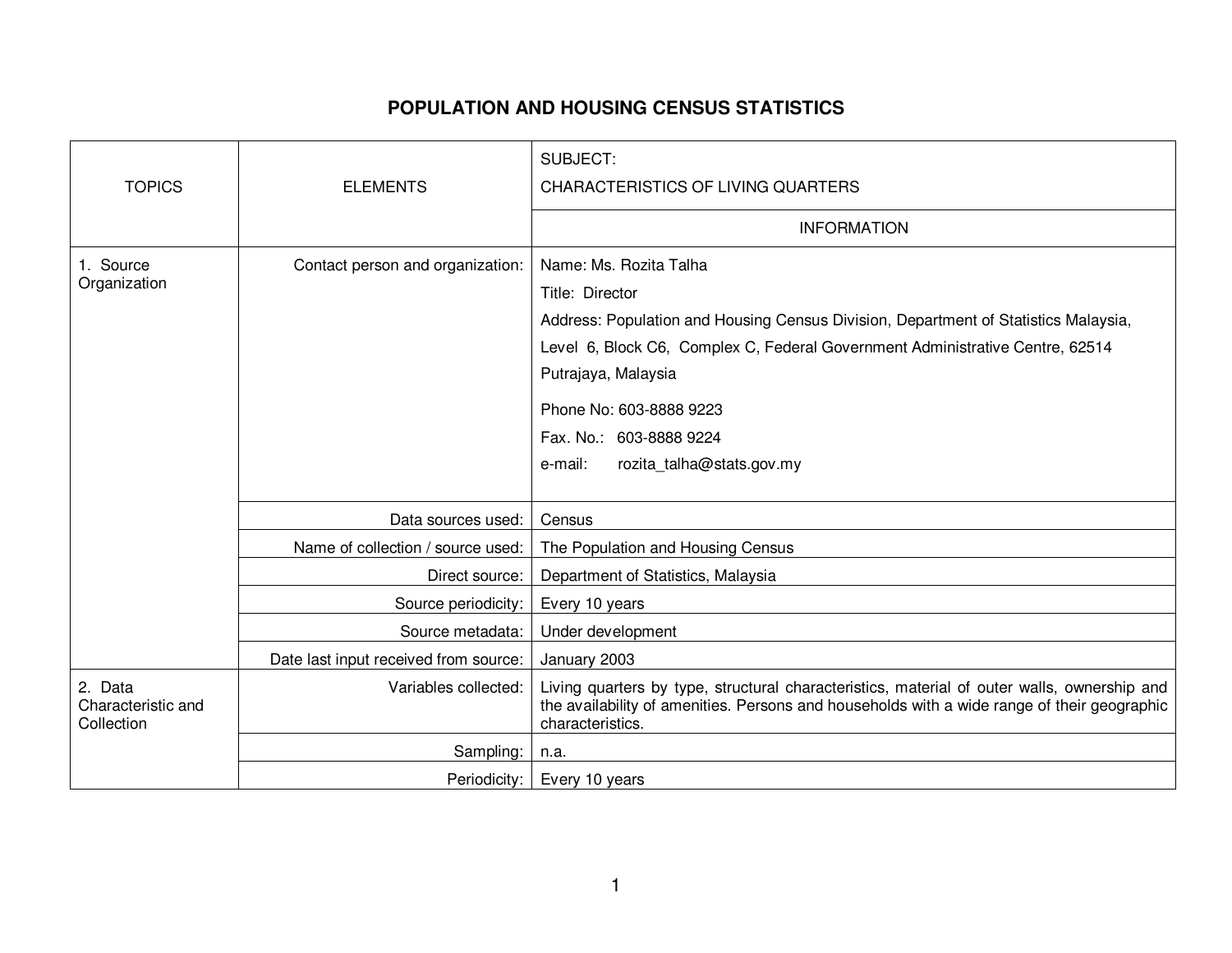|                                                               | Reference period:                             | Census Day $-5$ July 2000                                                                                                                                        |
|---------------------------------------------------------------|-----------------------------------------------|------------------------------------------------------------------------------------------------------------------------------------------------------------------|
|                                                               | Base period:                                  | 2000                                                                                                                                                             |
|                                                               | Date last updated:                            | 2000                                                                                                                                                             |
|                                                               | Link to release calendar:                     | n.a.                                                                                                                                                             |
|                                                               | Other data characteristics and<br>collection: | n.a.                                                                                                                                                             |
| 3. Statistical<br>Population and<br>Scope of the Data         | Statistical population:                       | All Households                                                                                                                                                   |
|                                                               | Geographical coverage:                        | Malaysia                                                                                                                                                         |
|                                                               | Sector coverage:                              | n.a.                                                                                                                                                             |
|                                                               | Institutional coverage:                       | n.a.                                                                                                                                                             |
|                                                               | Item coverage                                 | n.a.                                                                                                                                                             |
|                                                               | Population coverage:                          | All Households                                                                                                                                                   |
|                                                               | Product coverage:                             | n.a.                                                                                                                                                             |
|                                                               | Other coverage:                               | n.a.                                                                                                                                                             |
| 4. Statistical<br>Concepts and<br><b>Classifications Used</b> | Key statistical concepts used:                | Demography and Household concepts based on Principles and Recommendations for<br>Population and Housing Census, Revision 1 United Nation guidelines.             |
|                                                               | Classifications used:                         | n.a.                                                                                                                                                             |
| 5. Statistical<br>Computation and<br><b>Dissemination</b>     | Aggregation and consolidation:                | n.a.                                                                                                                                                             |
|                                                               | Estimation:                                   | n.a.                                                                                                                                                             |
|                                                               | Imputation:                                   | Imputation base on HOT DECK and COLD DECK method.                                                                                                                |
|                                                               | Transformations:                              | n.a.                                                                                                                                                             |
|                                                               | Validation:                                   | Structure check – To ensure codes are valid, reduce number of blanks in questionnaire<br>("unknown"), to make data consistent and to enable credible tabulation. |
|                                                               | Index type:                                   | n.a.                                                                                                                                                             |
|                                                               | Weights:                                      | n.a.                                                                                                                                                             |
|                                                               | Seasonal adjustment:                          | n.a.                                                                                                                                                             |